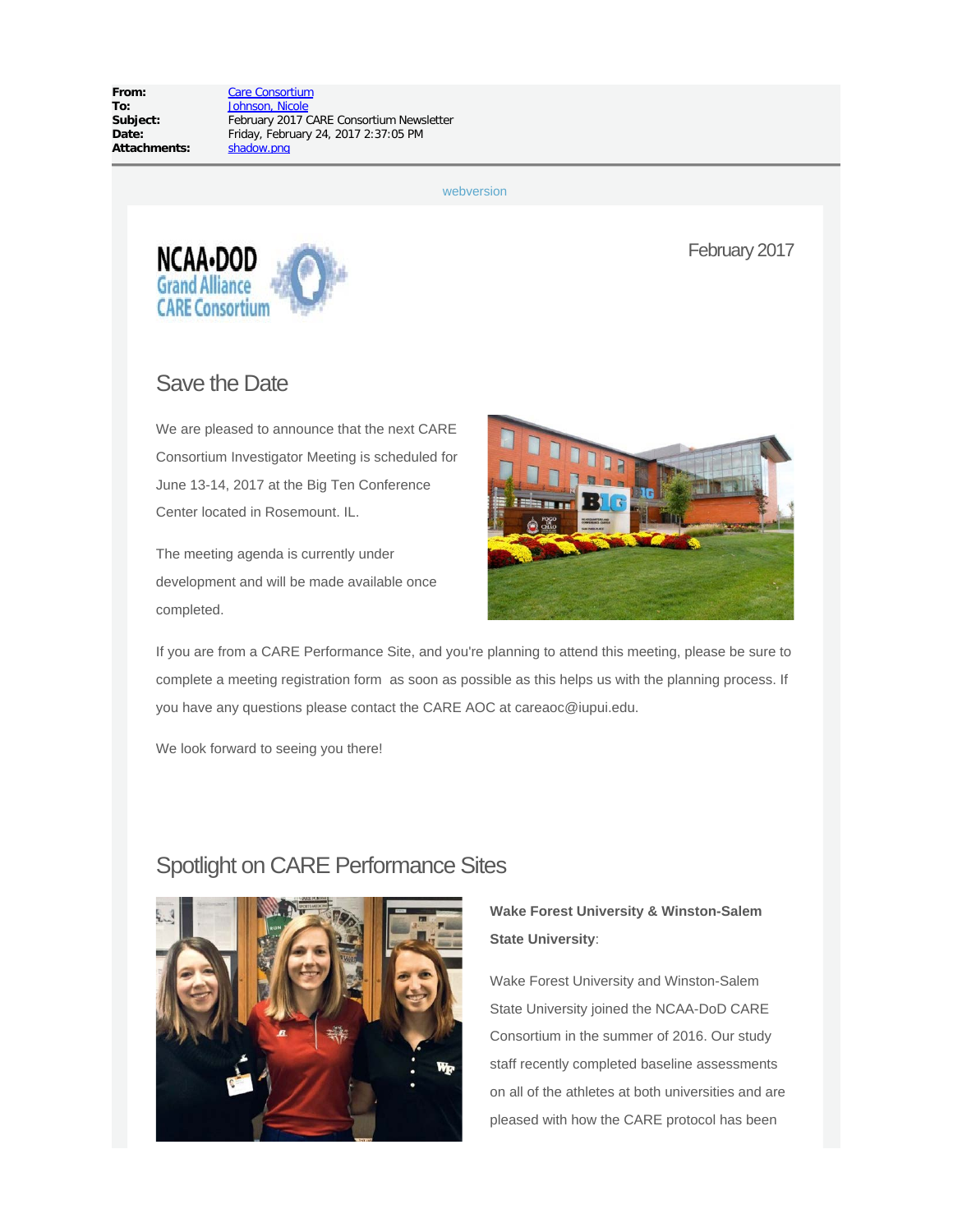#### accepted. The student athletes at both

universities understood the importance of undergoing these assessments and appeared to appreciate the time and detail invested in their well-being. It seems this is largely due to how involved the physicians and athletic trainers are in their care and that the implementation of the baseline testing and follow-ups were made to be standard of care at both institutions.

Wake Forest University, led by PI and team physician Christopher Miles, MD, has approximately 400 athletes across 10 sports with a 98% consent rate. "It has been exciting to see how the administration, the athletic trainers, the coaches and the athletes have bought into the standardization of concussion management the study has provided...[as well as] adding to the body of knowledge for future concussion diagnosis and treatment," says Miles.

PI and team physician, Laura Lintner, DO, leads the study at Winston-Salem State University. The school has approximately 300 athletes across 9 sports with a 95% consent rate. WSSU has the great honor of being the only Historically Black College and University participating in the study. "At WSSU, we are proud to be a part of the CARE Consortium as the first CIAA school. This opportunity has provided high-level standardization for the management of concussions in our student athletes and we are anticipating how our participation will play a part in the future of concussion management. We have felt greatly cared for and supported by the central operating committees of the CARE Consortium and we are excited to continue working with them," says Lintner.

We are proud to be the only joint venture within the CARE consortium with approximately 700 athletes at two local universities who receive all of their care from a team of physicians at Wake Forest Baptist Health (WFBH). Our study staff includes Project Manager, Penny Spernoga, MS who is assisted by two athletic trainers, Lindsey Lamond, MS, ATC and Megan Mendoza, MS, ATC. Additionally, we have the expertise and support of Joel Stitzel, PhD, Christopher Whitlow, MD, PhD, Jillian Urban, PhD, and Christopher Bullers, MD.



Wake Forest University